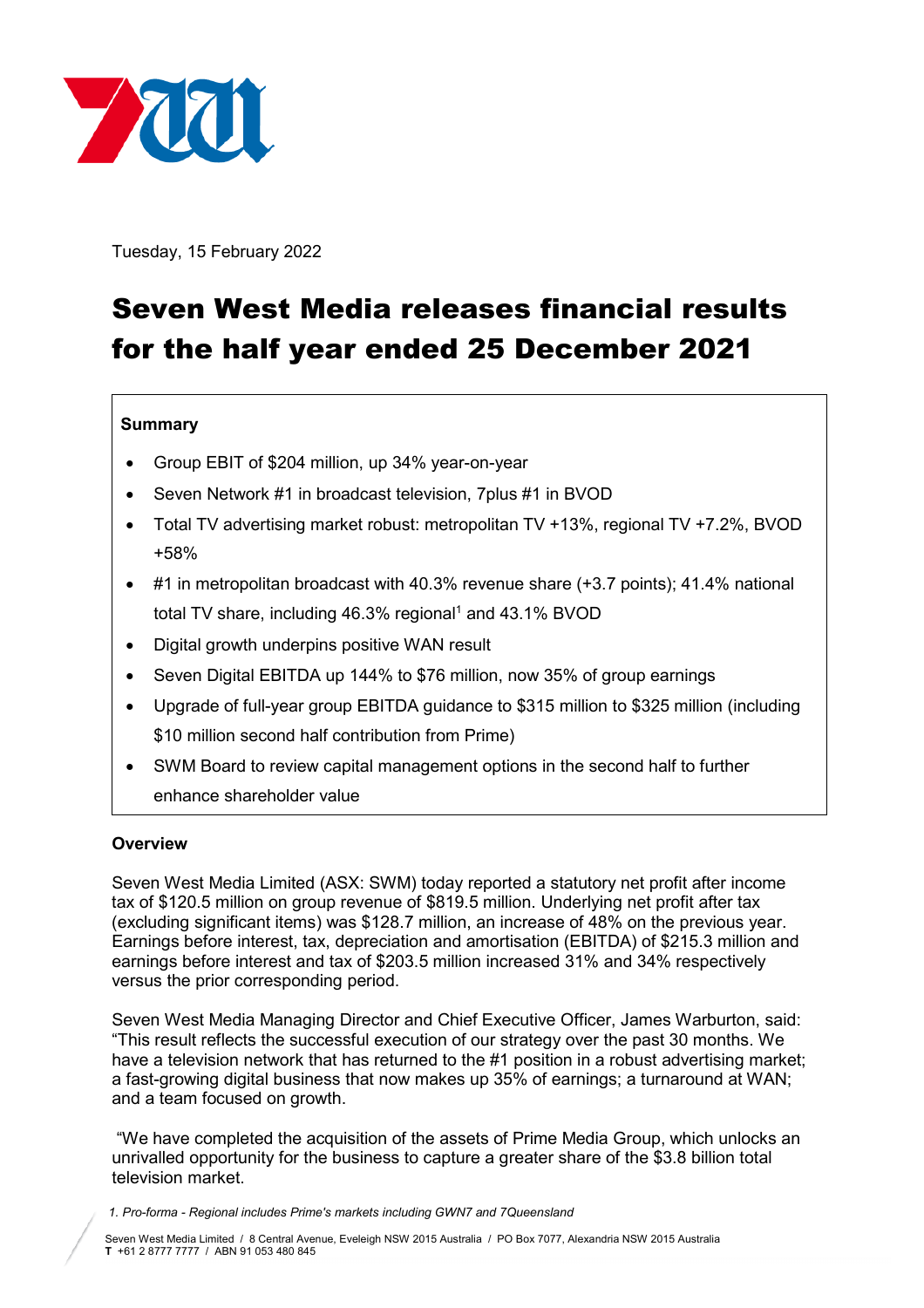"The balance sheet has been significantly strengthened over the past 18 months, with leverage now at 0.9x net debt/EBITDA on a pro-forma basis after the acquisition of Prime. The Board will assess capital management options during the second half to further enhance shareholder value.

"We had an amazing start to the financial year with the Olympic Games Tokyo 2020, which was the biggest television and streaming event in Australian history. The Voice exceeded our expectations, becoming the #1 regular series of 2021, while the AFL Grand Final was the #1 program of the year. Our new entertainment schedule is driving television ratings gains and significant growth for 7plus. Over 11 million users are now registered on 7plus and we expect this to grow further with the Winter Olympics in Beijing.

"Seven returned to the #1 position in ratings leadership for the fiscal half and the 2021 calendar year, which was a significant achievement. The TV advertising market was very strong throughout the year. For the six months to 31 December, the markets were up 13% in metropolitan, 7.2% in regional and 58% in BVOD. SWM outperformed the market growth in every segment. In the metropolitan market, our 40.3% share was in line with our forecast.

"After growing 144% this half to \$76 million, Seven Digital is on track to deliver EBITDA of more than \$130 million for the full year, or approximately 40% of group EBITDA. The transformation of the digital side of our business has been dramatic, with a step change in the sophistication of our platforms, our data and how we monetise these audiences. This half also marked the first contribution from the digital platforms payments for our news content.

"WAN continues to execute its strategy of holding the line on print, reducing costs and turbocharging the digital and subscription side of its business. Revenue growth in digital more than offset print decline in the period. Underlying EBITDA grew 65% in the period after excluding one-off benefits for JobKeeper and PING grants in the prior period.

"Seven West Ventures has strong momentum, completing six investments in the period, including four new companies with large addressable markets. The investments are predominantly via media for equity which can be supercharged by SWM's assets. The portfolio value increased 56% to \$87 million in the period."

## **Results**

The group reported revenue of \$819.5 million (excluding share of associates), up 27.2% on the prior corresponding period on a continuing operation basis, driven by a recovery in the metropolitan TV advertising market and the growth of 7plus.

Net debt was reduced by \$212.4 million to \$116.7 million, which includes the consolidation of cash from Prime. However, adjusting for the timing of the Prime acquisition and some cash movements, pro-forma net debt for the group is \$295 million, or approximately 0.9x pro-forma leverage. SWM's aim is to operate within the 1.0-1.5x leverage band.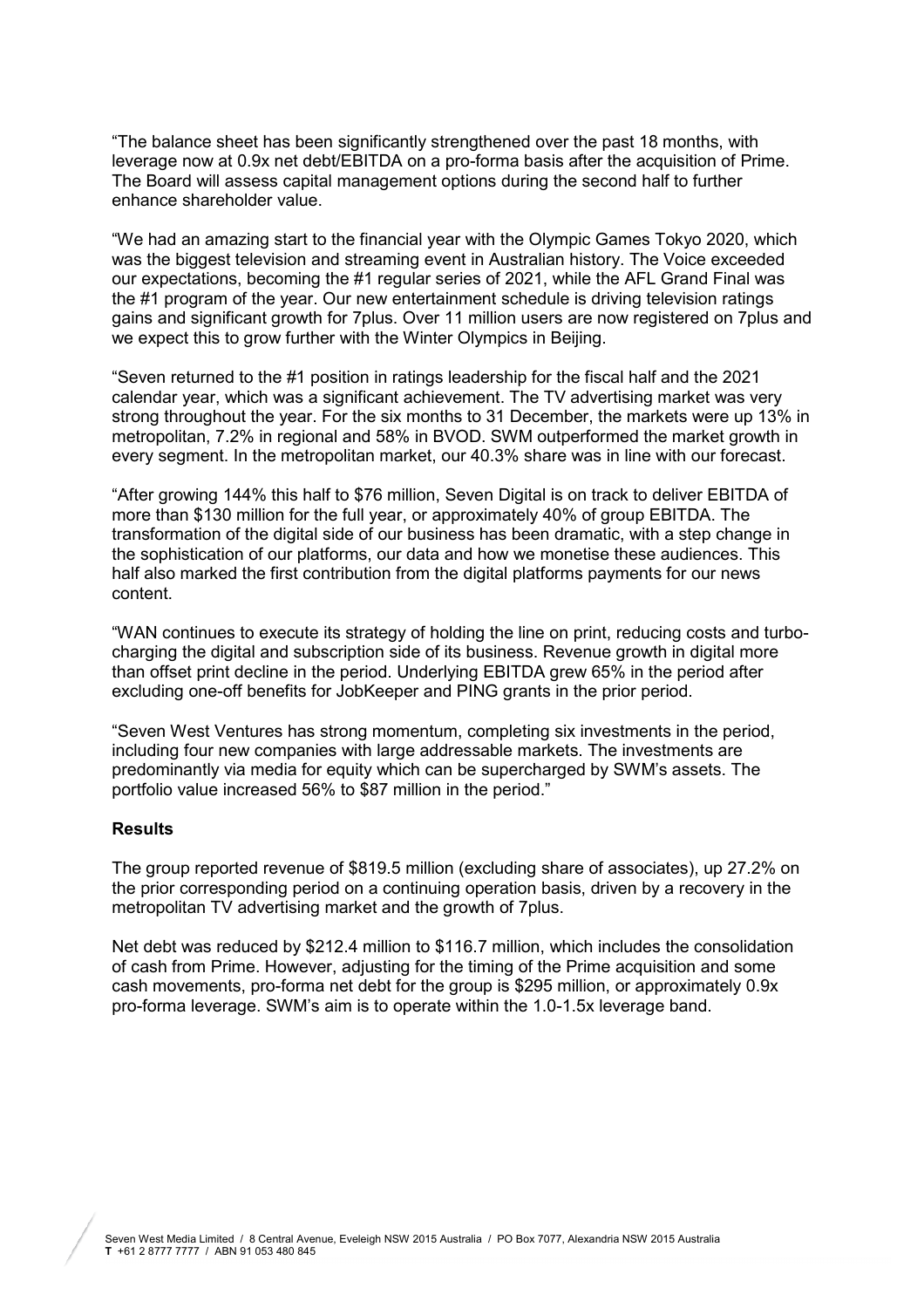| Financial year results from continuing operations                                                                                                                                                 | Half year ended<br>25 December<br>2021 | Half year ended<br>25 December<br>2020 <sup>1</sup> |
|---------------------------------------------------------------------------------------------------------------------------------------------------------------------------------------------------|----------------------------------------|-----------------------------------------------------|
| EBITDA                                                                                                                                                                                            | \$215.3m                               | \$164.9m                                            |
| EBIT                                                                                                                                                                                              | \$203.5m                               | \$152.5m                                            |
| <b>Underlying NPAT</b>                                                                                                                                                                            | \$128.7m                               | \$87.1m                                             |
| <b>Underlying EPS</b>                                                                                                                                                                             | 8.4 cents                              | 5.7 cents                                           |
| Final Dividend per Ordinary Share                                                                                                                                                                 |                                        |                                                     |
| Profit (loss) before tax (including significant items)                                                                                                                                            | \$173.6m                               | \$163.1m                                            |
| Profit (loss) after tax (including significant items)                                                                                                                                             | \$120.5m                               | \$116.9m                                            |
| <b>Basic EPS</b>                                                                                                                                                                                  | 7.8 cents                              | 7.6 cents                                           |
| <b>Diluted EPS</b>                                                                                                                                                                                | 7.8 cents                              | 7.6 cents                                           |
| <b>Reconciliation to statutory results:</b>                                                                                                                                                       |                                        |                                                     |
| Profit before significant items, net finance costs and tax                                                                                                                                        | \$203.5m                               | \$152.5m                                            |
| Net finance costs                                                                                                                                                                                 | \$20.3m                                | \$30.8m                                             |
| Profit before tax excluding significant items                                                                                                                                                     | \$183.2m                               | \$121.6m                                            |
| Significant Items (cost) income                                                                                                                                                                   | (\$9.6m)                               | \$41.5m                                             |
| Profit/(loss) before income tax                                                                                                                                                                   | \$173.6m                               | \$163.1m                                            |
| Comparative financial information has been restated for the following:<br>1. Prior year figures have been restated for adoption of IFRIC agenda decisions. See Appendix 4D for further<br>details |                                        |                                                     |

Further details are contained in Seven West Media's investor presentation lodged with the ASX today.

## **Outlook and priorities**

Trading update and strategic priorities:

- The strength of the television and BVOD advertising markets has continued in the second half:
	- o Q3 metropolitan TV bookings are tracking 13% ahead of a year ago, including the Ashes Test series and the Winter Olympics
	- o Targeting a two-percentage point increase in revenue share in the second half of FY22
- WAN revenue to grow low single digits in FY22
- Seven Digital EBITDA forecast increased to more than \$130 million
- Group costs at mid-range of previous guidance, before Prime
- Group EBITDA target has been upgraded to \$315 million to \$325 million, including \$10 million Prime second half contribution<sup>2</sup>
- SWM Board will assess capital management options during 2H22 to further enhance shareholder value.